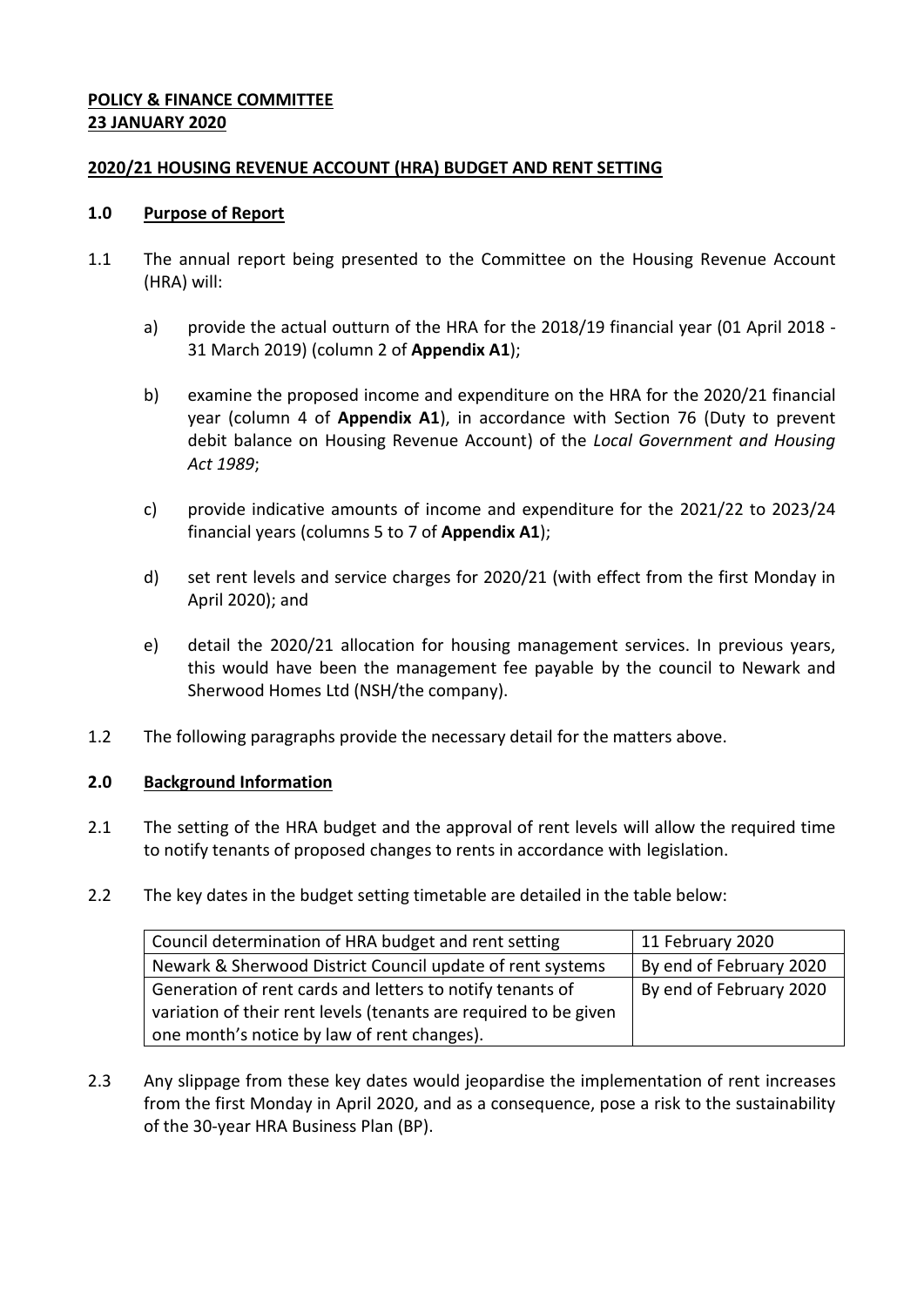### Statutory Duty

- 2.4 Section 76 of the *Local Government and Housing Act 1989* requires local housing authorities to set a budget annually for their HRA, and that implementation of the budget proposals will not result in a debit balance (deficit position) at year-end.
- 2.5 Following housing financing reforms (self-financing) in April 2012 the council's HRA has been operating within a 30-year business plan. The inputs and assumptions in the Business Plan are key to setting the HRA budgets annually for each year of the HRA's four-year medium-term financial plan (MTFP).
- 2.6 Members will be aware that on 08 July 2015, Government announced that registered providers (including social housing stock-owning local authorities) had to reduce social housing rents by 1% each year for four years from 2016/17, in accordance with section 23 (Reduction in social housing rents) of the *Welfare Reform and Work Act 2016*. 2019/20 is the last year of the 1% rent reduction.
- <span id="page-1-0"></span>2.7 The 1% annual rent reductions have resulted in the HRA Business Plan losing more than £11m (13%) in rental income over the four years. This is equivalent to more than six months' worth of rental income in 2019-20, or the funds to build more than 100 homes.

### Rent Standard 2020

- 2.8 In February 2019, the Secretary of State for Housing, Communities & Local Government published a Direction to the Regulator of Social Housing (RSH) to set a Rent Standard which would apply from 2020. This was published alongside a Policy Statement on Rents for Social Housing 2018 (Rent Policy Statement) for the Regulator to have regard to when setting its Rent Standard.
- 2.9 The Rent Standard 2020 specifies that rents must be set in accordance with the Rent Policy Statement. The government's Rent Policy Statement now allows annual rent increases to social rent and affordable rent properties for at least five years, up to (and including) the Consumer Price Index (CPI) rate published for September of the preceding financial year plus 1%.
- 2.10 As the CPI for September [2019](#page-0-2) was 1.7%, the Rent Policy Statement allows an annual rent increase of 2.7% for [2020/21.](#page-0-0)
- 2.11 By providing a five-year rent settlement, the Government has recognised:

<span id="page-1-2"></span><span id="page-1-1"></span>"*the need for a stable financial environment to support the delivery of new homes*", and that "*enabl[ing] registered providers to plan ahead*" will allow them "*to make the best possible use of their* resources".

2.12 In restricting annual rent increases to CPI + 1%, the Government aims to:

"*strike a fair balance between the need to maintain existing affordable homes and the provision of additional affordable housing; the interests of existing and potential social housing tenants; and the cost to taxpayers through Housing Benefit/Universal Credit*".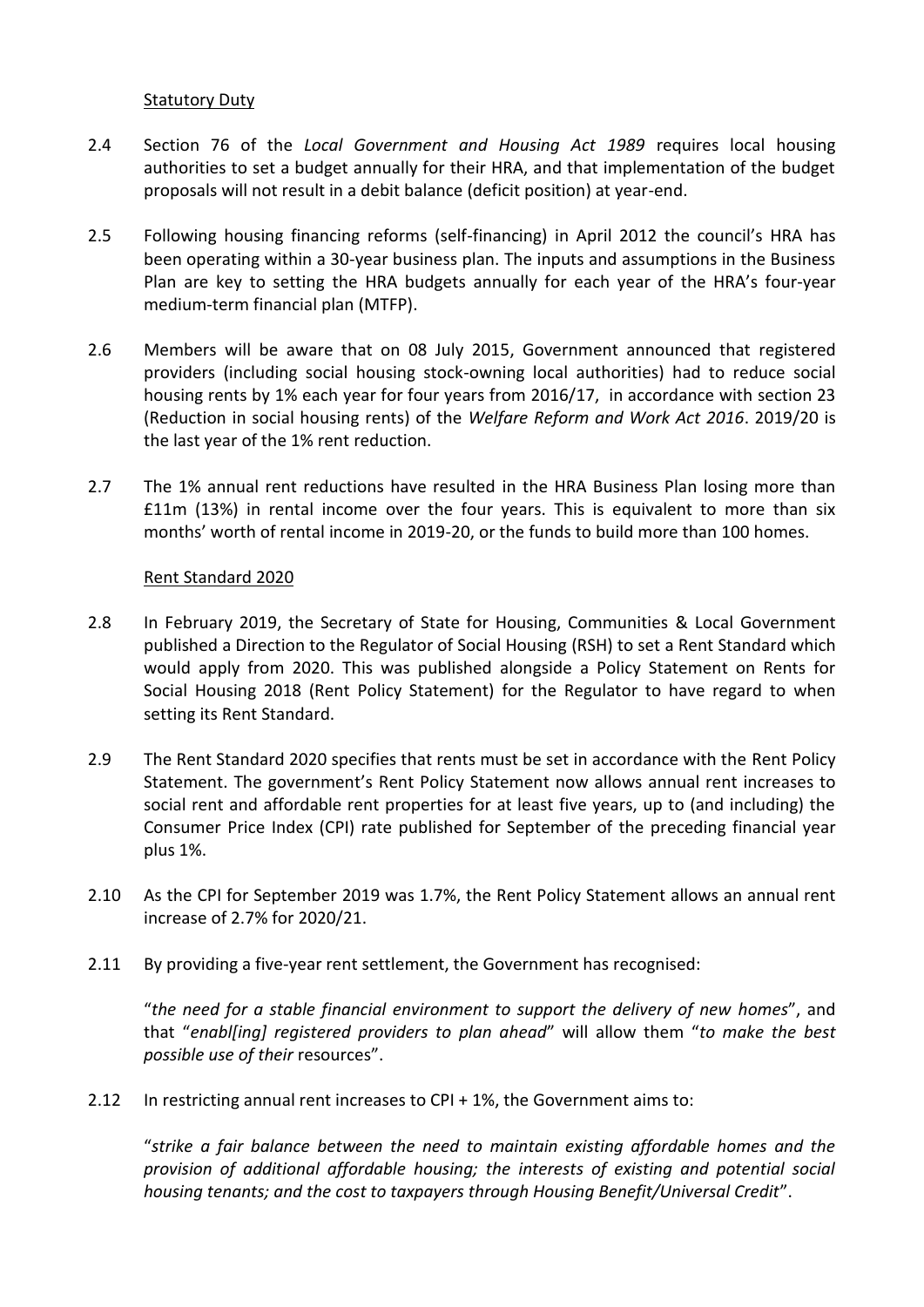- 2.13 From 01 April 2020, therefore, social housing providers registered with the RSH ('registered providers') must now comply with the Rent Standard 2020.
- 2.14 Newark and Sherwood Homes (NSH) have already made tenants aware about the background to the proposed rent increase through the quarterly rent statements issued in early January 2020 and on its website.

#### Borrowing Cap

- <span id="page-2-0"></span>2.15 As part of the HRA self-financing reforms introduced in April 2012, the government set a maximum amount of housing debt that each local authority could have. In subsequent years, the government awarded some local authorities limited increases to their housing borrowing limits. On 29 October 2018, the Limits on Indebtedness (Revocation) Determination 2018 revoked all previous determinations that specified limits on local authority housing indebtedness.
- <span id="page-2-1"></span>2.16 Though councils are no longer restricted in how much they can borrow in their HRAs, there is still the requirement for councils to make sure that all borrowing is affordable and proportionate within the context of their 30-year HRA business plan (HRA BP). The council has recently obtained expert external advice on the assumptions in the current BP, which concluded that the council's anticipated future level of indebtedness is currently viable within the plan.

### Management fee / allocation for housing management services

- 2.17 On 26 September 2019, the Committee agreed to bring the housing management services provided by Newark and Sherwood Homes (NSH) back in-house for direct service provision by the council. This is anticipated to take place on 01 February 2020.
- 2.18 For 2019/20 and previous years, the council has budgeted to pay NSH an annual management fee for housing management services. For 2020/21 and future years, the council will need to itemise its budget for housing management services.
- 2.19 As the council is in the process of bringing housing management services back in-house, this report proposes to designate the budget for what would have been the 2020/21 management fee as an allocation for housing management services instead.
- 2.20 As part of the housing management review, the council is recruiting to a newly created post of Director of Housing, Health and Wellbeing. A role of the director will be to shape how the council delivers housing management services in 2020/21 and future years, which will be done in consultation with the relevant Committee and tenants. Once this work is completed, a report will be presented to Policy & Finance Committee itemising the council's housing management services budget, so that the Committee can scrutinise spend and inform the annual HRA budget setting process.

#### 30-year HRA Business Plan (BP)

2.21 The BP summarises the viability of the council's plans to fulfil its management, maintenance and investment responsibilities to its HRA assets over the next 30-years. Key assumptions are made in the BP based on the council's strategic priorities and policies, detailed stock data and other factors.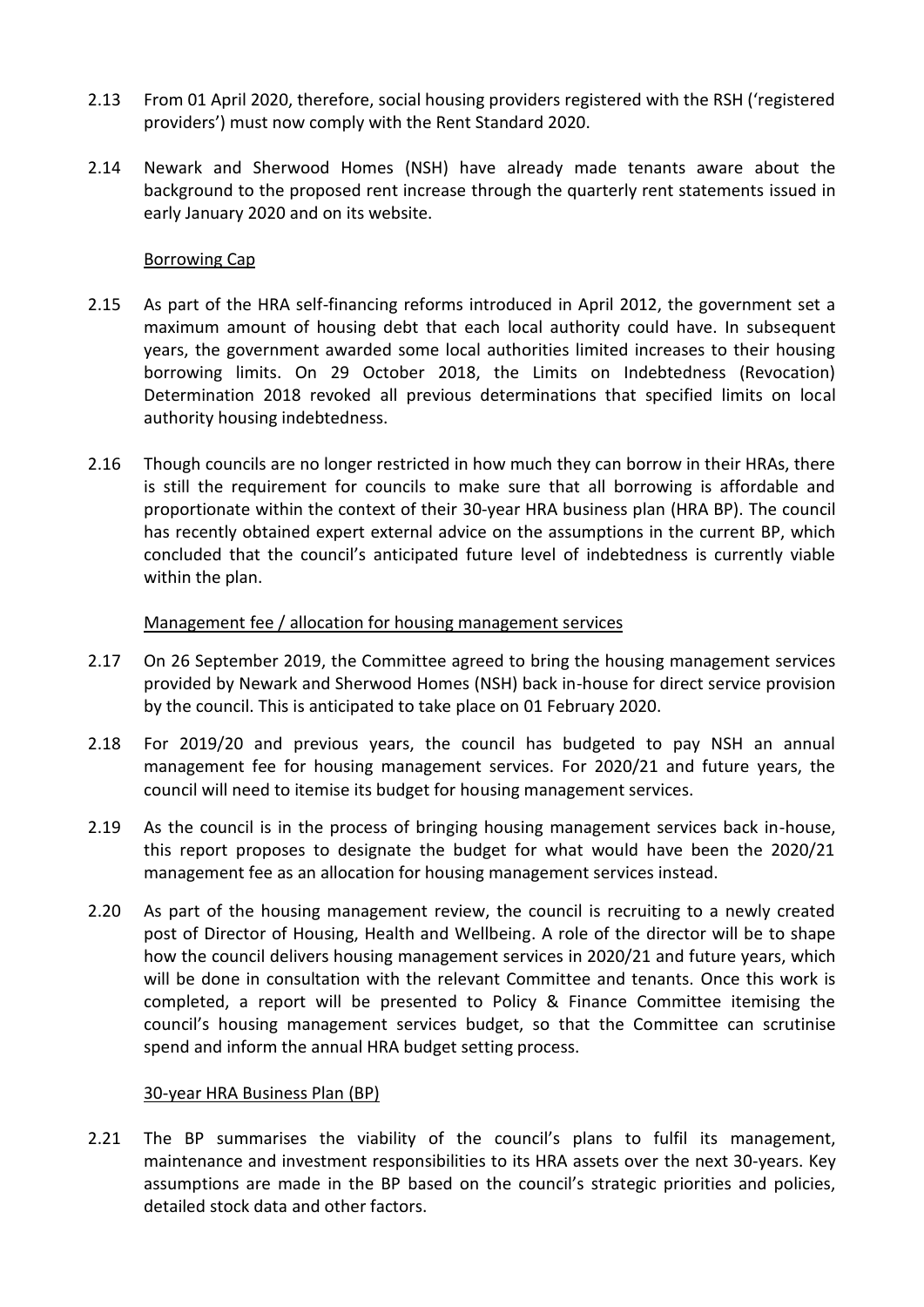- 2.22 The assumptions in the BP are key to setting the HRA budgets annually for each year of the HRA's four-year MTFP. Adverse variations in these assumptions can have significant consequences, as the examples in paragraph [2.7](#page-1-0) make clear. Failure for Members to agree the proposals in this report could impact on the delivery of housing management services to tenants, as well as the viability and delivery of the council's approved HRA development programme, Yorke Drive regeneration scheme and other investment activities.
- 2.23 The council has recently obtained expert external advice validating both the HRA BP's financial model and the BP's capacity for borrowing (paragraphs [2.15](#page-2-0) and [2.16\)](#page-2-1). The narrative of the HRA BP and assumptions in the financial model will be reviewed and updated once the new Director is in post. A report will then presented to the Committee for approval.
- 2.24 Officers monitor relevant government policy announcements and model the implications of these on the HRA BP. In the Queen's Speech on 19 December 2019, the Government said that it "*will bring forward a Social Housing White Paper"*, and introduce a new Building Safety Bill and a Fire Safety Bill "*to improve building safety*". Officers will model the impacts of these on the HRA BP as further details become available.

### Rent Cycle

- 2.25 A member of the Board of Newark and Sherwood Homes Ltd requested in 2018 that the council consider a review of its secure tenancy agreement, to move from a 48 week rent cycle (with 4 rent free weeks) annually to a 52 week rent cycle annually.
- 2.26 A paper was taken to the Board in November 2018 which considered the options and proposed that a working party be set up to investigate further. Officers have not actively progressed this proposal, as other priorities have since taken precedent. The new director may wish to review the annual rent cycle once in post.

#### Universal Credit (UC) and Housing Benefit (HB)

- 2.27 Universal Credit (UC) is the Government's new working-age benefit which combines six means-tested ('legacy') benefits, including Housing Benefit (HB), into a single monthly payment. UC was a central feature of the government's *Welfare Reform Act 2012*. The Government started rolling out UC in 2013, with the full service commencing in 2018 across Newark and Sherwood.
- 2.28 Since 2018, there has been a significant increase in the number of council housing tenants claiming UC. As per the graph below, the number of tenants claiming UC has increased from 95 to 895 between June 2018 and December 2019. The council expects over 2,000 tenants to be claiming UC once all relevant households have transferred to UC.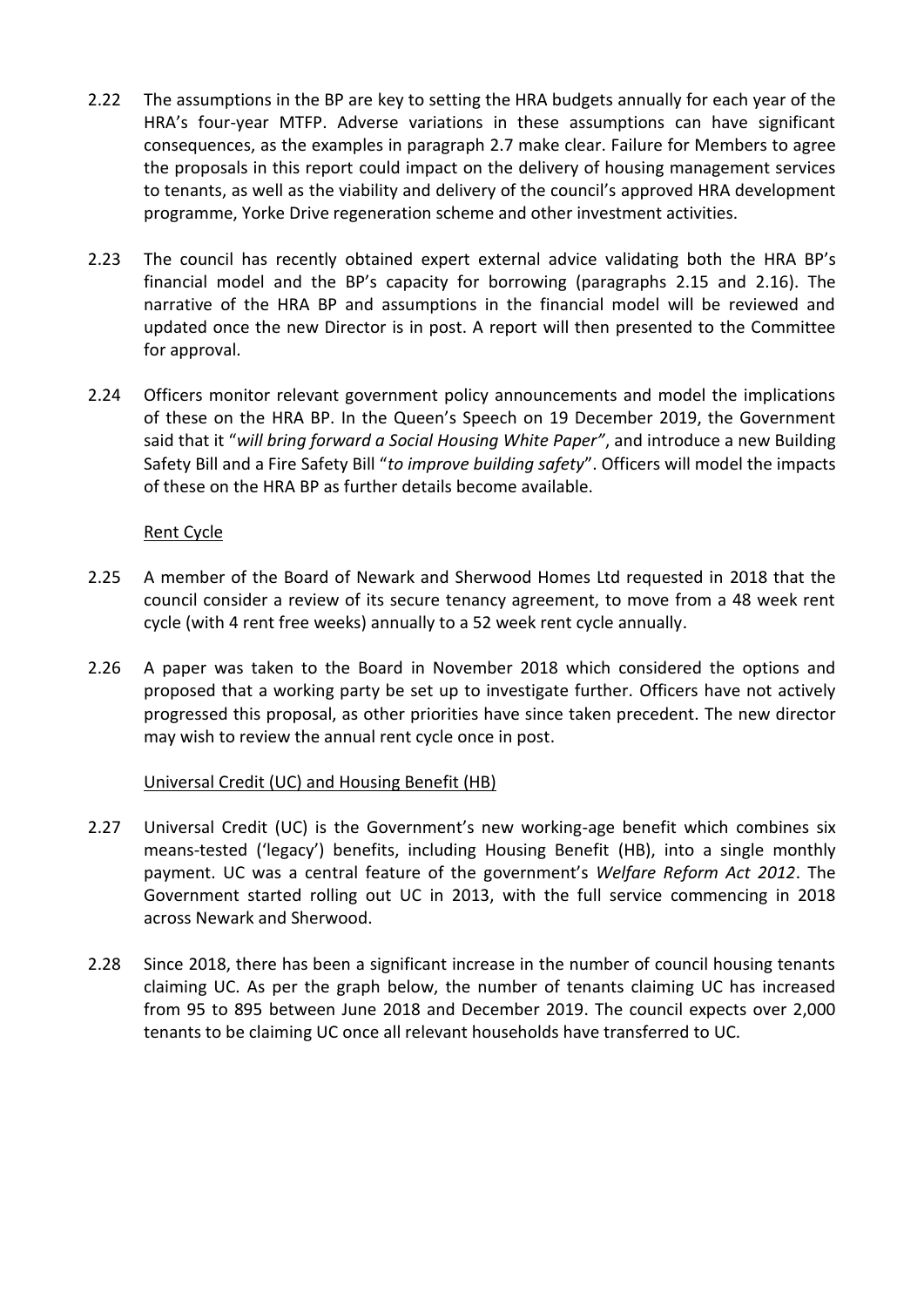

- 2.29 As the number of council housing tenants claiming UC is increasing, the number claiming Housing Benefit (HB) as a standalone ('legacy') benefit is decreasing. Around 2,950, or just over half, of council households currently have tenant(s) in receipt of legacy HB.
- 2.30 Despite the trends outlined above, a significant number of council housing tenants will continue to receive legacy HB even after all relevant households have transferred to UC. This is because eligible adults of all ages (including older people) can claim legacy HB, whereas only eligible adults of working-age can claim UC. Nearly half of the council's social housing stock is designated for older people.
- 2.31 Around 1,900 of the 2,950 households, or just under two-thirds, are entitled to the maximum amount of HB, and around 1,050 households to partial HB.
- 2.32 A small proportion of the 2,950 households receive less HB than they are entitled to, because their HB entitlement is reduced by the benefit cap and/or under-occupancy charge ('bedroom tax' or 'removal of the spare room subsidy'). Tenants in these households may be entitled to maximum or partial HB.
- <span id="page-4-0"></span>2.33 Residents claiming HB or UC who need help with meeting their housing costs can request a Discretionary Housing Payment (DHP) from their local council. Council and NSH officers work closely together to ensure DHP funds are committed to households in most need.
- <span id="page-4-1"></span>2.34 The Committee should note that officers recognise the importance of supporting tenants at an early stage to sustain their tenancies, especially around rent collection, benefit entitlement and arrears management.

#### Service Charges

2.35 In addition to rent, local authorities can charge for other services they provide (service charges). Section 93 (Power to charge for discretionary services) of the *Local Government Act 2003* requires charges to be set such that taking one financial year with another, the income from charges for a service does not exceed its costs of provision.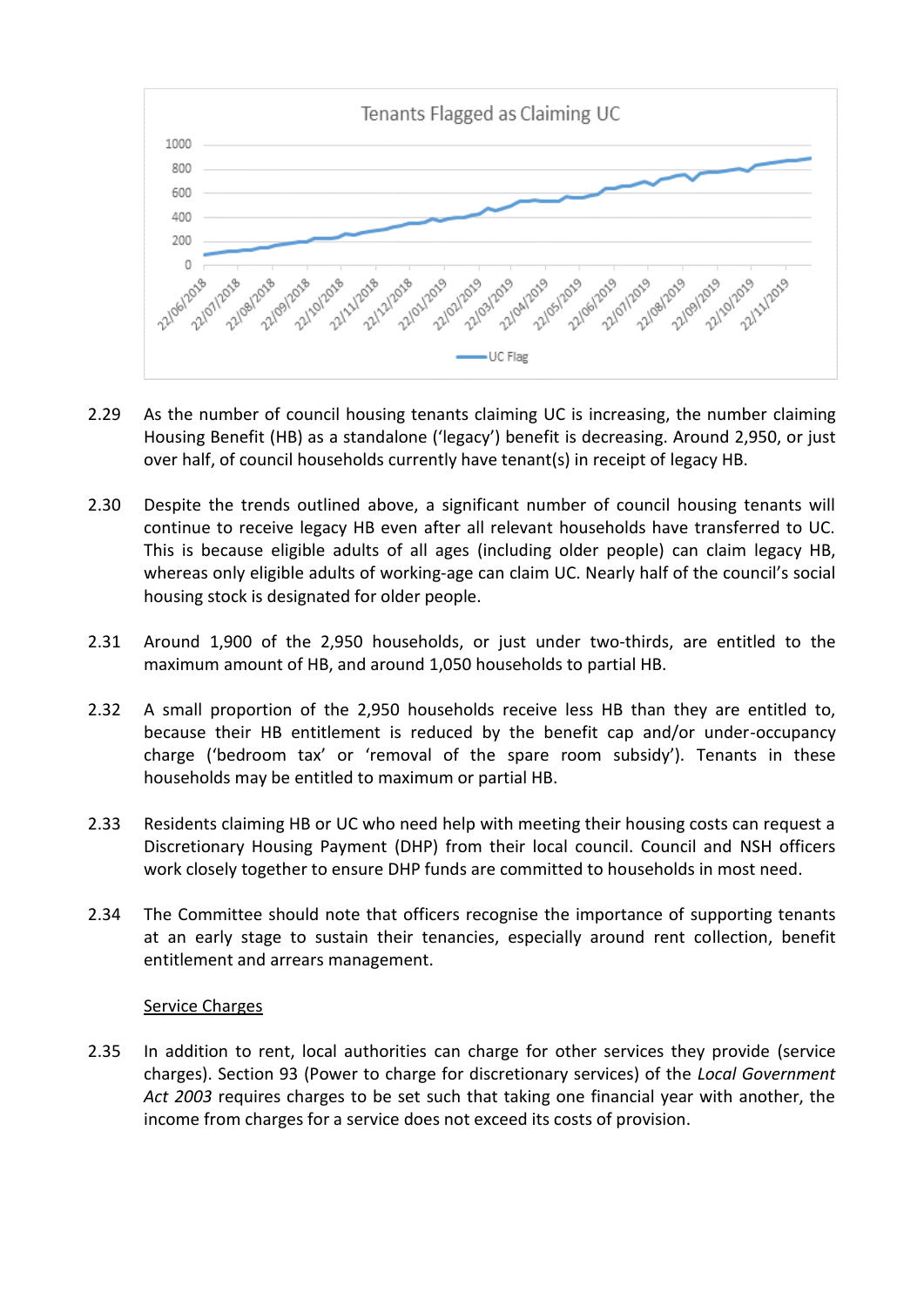2.36 The Policy Statement on Rent for Social Housing (February 2019) sets out an expectation that service charge increases remain within the limit of rent charge of  $\text{CPI} + 1\%$  in order to keep service charges affordable. **Appendix C** details the current (2019/20) and proposed  $(2020/21)$  service charges, with proposed increases to current charges of [2.7%](#page-1-1) (CPI + 1%). Subsequent paragraphs provide details about the services that tenants are charged for.

### *Housing-Based Support Services*

- 2.37 The main housing-based support service that NSH provides is a community alarm service, to help tenants live more independently. Tenants with lifeline units in their properties can raise an alarm call from anywhere in the home if they require this. Around half of the council's social housing properties have these lifeline units.
- 2.38 Tenants in properties with lifeline units currently pay £1.72 per week for the community alarm service. This charge is mandatory, in line with the terms of their tenancy agreement. This charge is not eligible for housing benefit.
- 2.39 As well as a range of other support services, officers also provide intensive housing management (IHM) services for tenants in extra care housing schemes. As tenants in these properties need higher levels of support to sustain their tenancies, the charges for IHM services vary depending on the scheme that tenants live in. The council currently has three extra care housing schemes (Bilsthorpe Bungalows, Gladstone House and Vale View), with a fourth in Boughton due for completion towards the end of 2020/21.
- 2.40 Details of the current and proposed service charges are in **Appendix C**.

#### *Other Housing Based Services*

- 2.41 In addition to charges for IHM services and lifeline units, tenants at Gladstone House are charged for receiving certain meals and a television (TV) licence. The TV licence charge is to recover the cost of an accommodation for residential care (ARC) concessionary TV Licence. As the cost of an ARC licence has not changed (£7.50 per year), it is proposed that the TV licence charge remains unchanged (£0.21 per week).
- 2.42 Other weekly service charges applied to tenants are for the costs of water and sewerage provided to properties at Vale View (£3.73 per week) and for the costs (where appropriate) of landscaping, lighting and drainage provided to 71 general needs properties (average weekly charge of £5.47 per week).
- 2.43 Details of the current and proposed service charges are in **Appendix C**.

#### *Non-Housing Based Services*

2.44 Officers manage the garages, garage ports (or car ports/parking spaces) and garage plots (or parking plots) within the council's HRA. Garages and garage ports are structures owned by the council, fully enclosed and partially enclosed respectively, whereas garage plots are pieces of land on which tenants supply their own garage structure. The charges for garages (garage rents) and garage plots are weekly, whilst those for garage ports are annually. All garage-based charges exclude standard rate value-added tax (VAT) if let to council housing tenants, and include VAT if let to non-council housing tenants.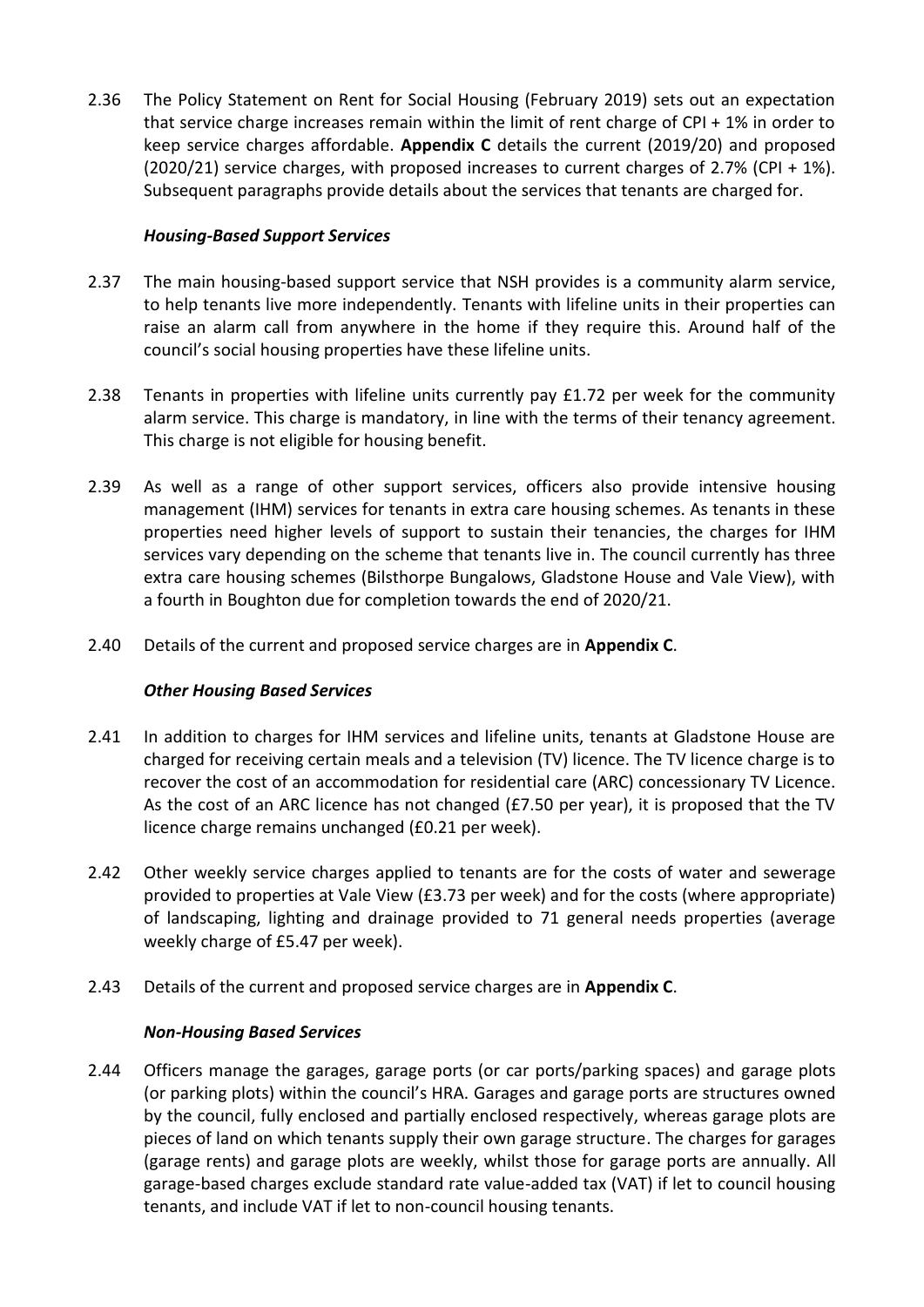- 2.45 Whilst it may be possible to increase rents by more than [2.7%](#page-1-1) (CPI + 1%) for more desirable garages, officers are aware that a large increase in rent may increase the expectations of tenants around improvements to the condition and security of garages. It is therefore proposed not to introduce differential rent levels at the current time.
- 2.46 Officers continue to identify existing and redundant garage sites which could be suitable for inclusion in the council's approved housing development programme.
- 2.47 Details of the current and proposed service charges are in **Appendix C**.

### **3.0 Proposals**

- 3.1 In light of the above, officers are proposing to the Committee that it recommends to Council at its meeting on 11 [February](#page-0-3) 2020::
	- a) the HRA budget for [2020/21,](#page-0-0) as set out in **Appendix A1** to this report;
	- b) an increase of [2.7%](#page-1-1) (CPI + 1%) in the [2020/21](#page-0-0) rents of all properties in the HRA as at 31 March [2020;](#page-0-1)
	- c) an increase of [2.7%](#page-1-1) (CPI + 1%) in all [2020/21](#page-0-0) service charges, except for the television (TV) licence costs payable by tenants of Gladstone House; and
	- d) that the TV licence costs payable by tenants of Gladstone House in [2020/21](#page-0-0) remain at £0.21 per week.

# **4.0 Equalities Implications**

- 4.1 The proposed rent increase would apply to all council social housing dwellings, whether or not these are occupied, rather than to the tenants themselves or to tenants in specific properties. The proposed rent increase is therefore not expected to discriminate against any of the characteristics protected under the *Equality Act 2010*.
- 4.2 The proposed rent and service charge increases are, however, expected to adversely impact working-age tenants in receipt of benefits. The government's increase of [1.7%](#page-1-2) in working-age benefits for 2020/21 is less than the [2.7%](#page-1-1) proposed increase in rent and most service charges for next year.
- 4.3 As outlined in paragraph [2.33,](#page-4-0) working-age council housing tenants claiming benefits in need of help with housing costs can request a DHP from the council. The Government has not yet announced how much DHP it will be giving councils for [2020/21.](#page-0-0)
- 4.4 Though the proposed rent and service charge increases are not expected to adversely impact tenants in receipt of State Pension (as State Pension will increase by 3.9% for [2020/21\)](#page-0-0), officers recognise the importance of supporting tenants of all ages to sustain their tenancies, as outlined in paragraph [2.34.](#page-4-1)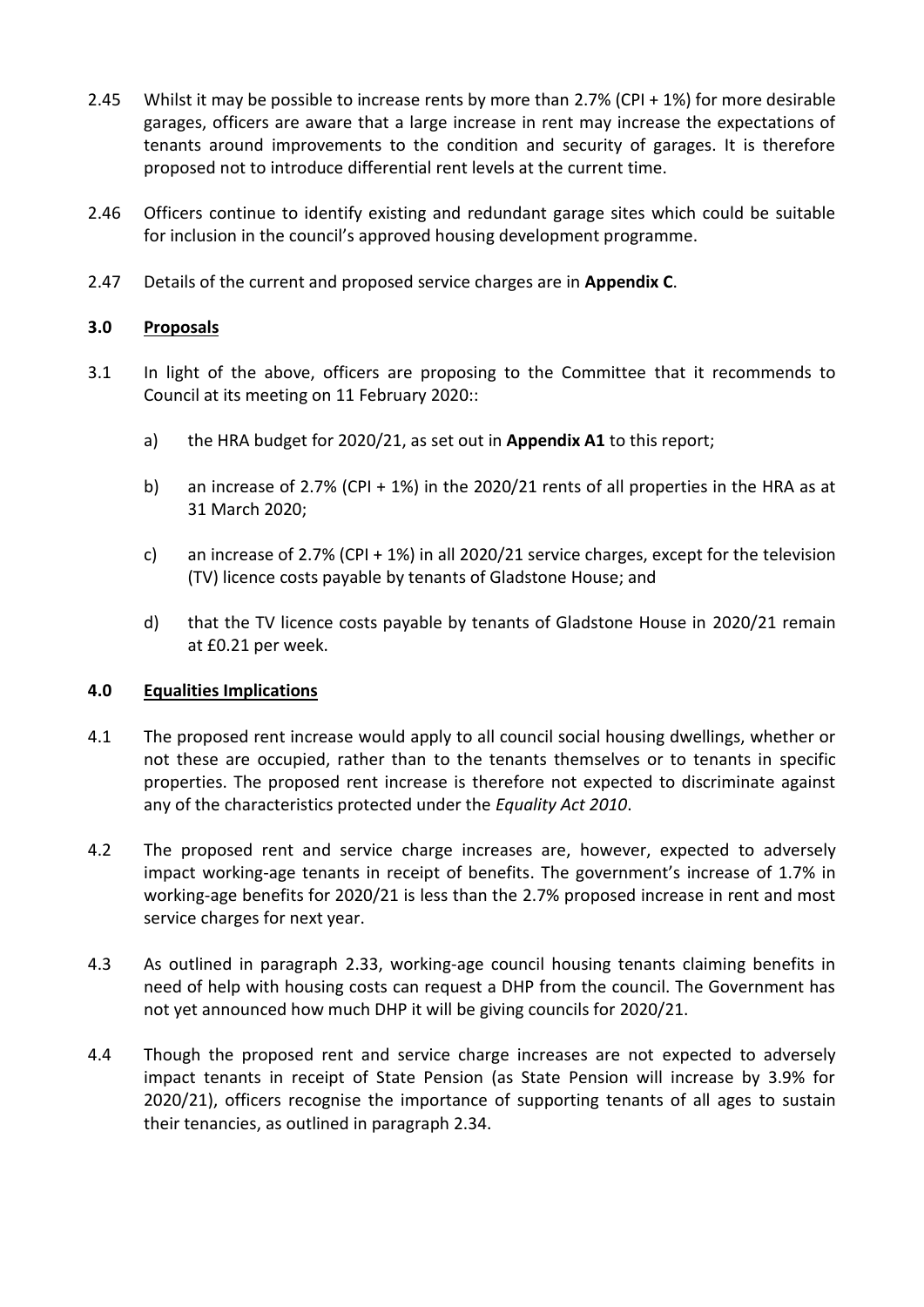### **5.0 Financial Implications**

5.1 The majority of the financial implications are set out in the body of this report or its **appendices**. The financial implications of tenants' Right to Buy (RTB) and the council's approach to depreciation are covered in further detail below.

## Right to Buy (RTB)

- 5.2 The council signed a Retention Agreement with the Secretary of State to use 30% of its retained receipts (1-4-1 receipts) from properties sold under the RTB scheme on the provision of replacement social housing. The one-for-one replacement of RTB sales with new affordable rent homes is at the national level.
- 5.3 If the council is unable to spend its retained receipts within three years of receiving them, it must return these to Government with interest of 4% above the base rate (currently 0.75%).
- 5.4 By December 2019, the council managed to spend all of the 1-4-1 receipts received between April 2013 and December 2016 (more than £900,000).
- 5.5 By December 2022, the council anticipates that it will spend all of the 1-4-1 receipts received between January 2017 and December 2019 (more than £2,000,000). This will require spending nearly £7,000,000 on replacement social housing overall.
- 5.6 Officers closely monitor spend against the council's approved HRA development programme to ensure that 1-4-1 receipts are used as appropriate.
- 5.7 The number of RTB sales in 2019/20 is at its lowest level since 2012/13 nationally and since 2015/16 in the district. This will reduce how much the council receives in 1-4-1 receipts, and thus how much the council must spend on replacement social housing from its own resources or borrowing, though increases the number of properties from which the council receives weekly rent.
- 5.8 Officers consider changing local trends in RTB sales when setting the HRA budget annually.

#### Depreciation

- 5.9 In previous years, the depreciation charge budgeted for future years only accounted for those assets in the council's asset register. Assets in the register are those fully acquired or developed, such as homes newly built.
- 5.10 The depreciation charge now budgeted for future years includes assets planned for acquisition or development as part of the council's approved capital programme.
- 5.11 This move towards accounting more wholly for the council's depreciable assets increases the accuracy (and monetary value) of the depreciation charge now budgeted in the HRA for future years.